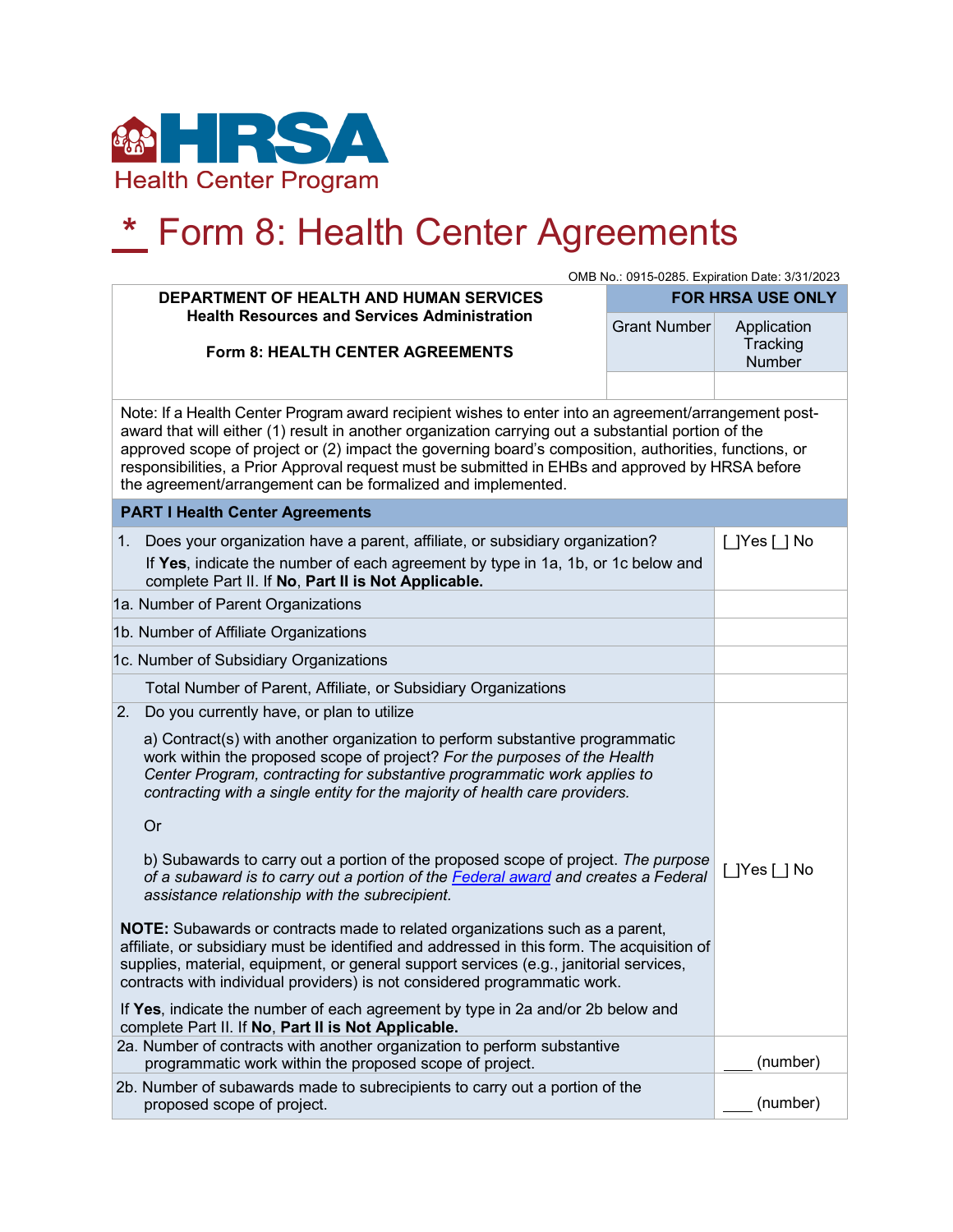| 2c. Total number of contracts for substantive programmatic work and/or subawards.                                                                                                                                                                                                                                                                                      |                                                               | (number) |  |
|------------------------------------------------------------------------------------------------------------------------------------------------------------------------------------------------------------------------------------------------------------------------------------------------------------------------------------------------------------------------|---------------------------------------------------------------|----------|--|
| <b>Part II: Attachments</b><br>All parent, affiliate, or subsidiary agreements, as well as contracts for substantive programmatic work<br>and subawards, including contracts or subawards which involve a parent, affiliate, or subsidiary<br>organization referenced in Part I must be uploaded in full. Uploaded documents will NOT count<br>against the page limit. |                                                               |          |  |
| Parent/Affiliate/Subsidiary/Contract/Subawardee<br>Organization Name (maximum 50 characters)                                                                                                                                                                                                                                                                           |                                                               |          |  |
| Type of Agreement                                                                                                                                                                                                                                                                                                                                                      | 1 Parent<br>1 Affiliate<br>Subsidiary<br>Subaward<br>Contract |          |  |

Public Burden Statement: Health centers (section 330 grant funded and Federally Qualified Health Center look-alikes) deliver comprehensive, high quality, cost-effective primary health care to patients regardless of their ability to pay. The Health Center Program application forms provide essential information to HRSA staff and objective review committee panels for application evaluation; funding recommendation and approval; designation; and monitoring. The OMB control number for this information collection is 0915-0285 and it is valid until 3/31/2023. This information collection is mandatory under the Health Center Program authorized by section 330 of the Public Health Service (PHS) Act [\(42 U.S.C. 254b\)](http://uscode.house.gov/view.xhtml?req=granuleid:USC-prelim-title42-section254b&num=0&edition=prelim). Public reporting burden for this collection of information is estimated to average 1 hour per response, including the time for reviewing instructions, searching existing data sources, and completing and reviewing the collection of information. Send comments regarding this burden estimate or any other aspect of this collection of information, including suggestions for reducing this burden, to HRSA Reports Clearance Officer, 5600 Fishers Lane, Room 14N136B, Rockville, Maryland, 20857 o[r paperwork@hrsa.gov.](mailto:paperwork@hrsa.gov)

## **Instructions**

Complete Part I, by selecting **Yes** if you have:

- [1](#page-1-0)) A parent, affiliate<sup>1</sup>, or subsidiary organization; and/or
- 2) A current or proposed contract that will constitute a substantial portion of the proposed scope of project (e.g., contracting with an entity for the majority of health care providers, a site that is or will be operated by a contractor, as identified on Form 5B: Service Sites)<sup>[2](#page-1-1)</sup> ; or any subaward (e.g., a site that is or will be operated by a subrecipient as identified on Form 5B: Service Sites).

Refer to [Uniform Guidance 2 CFR part 200 as codified by HHS at 45 CFR part 75](http://www.ecfr.gov/cgi-bin/retrieveECFR?gp=&SID=a819a4f7e71965c4eaaf01d556522d85&r=PART&n=pt45.1.75) for more information on the characteristics of a subrecipient or contractor agreement. You must determine whether an individual agreement that will result in disbursement of federal funds will be carried out through a contract or a subaward and structure the agreement accordingly.

If either question 1 or 2 is answered "Yes", you must upload the associated agreement(s). You may list a maximum of 10 organizations with five document uploads each. Additional documentation that exceeds this limit should be included in Attachment 13: Other Relevant Documents, which will count against the page limit.

<span id="page-1-0"></span><sup>1</sup> For the purposes of this form, "affiliate" refers to a separate corporate entity with which the health center applicant organization shares a parent or subsidiary.

<span id="page-1-1"></span> $2$  For the purposes of the Health Center Program, contracting for substantive programmatic work applies to contracting with a single entity for the majority of health care providers. The acquisition of supplies, material, equipment, or general support services is not considered programmatic work.